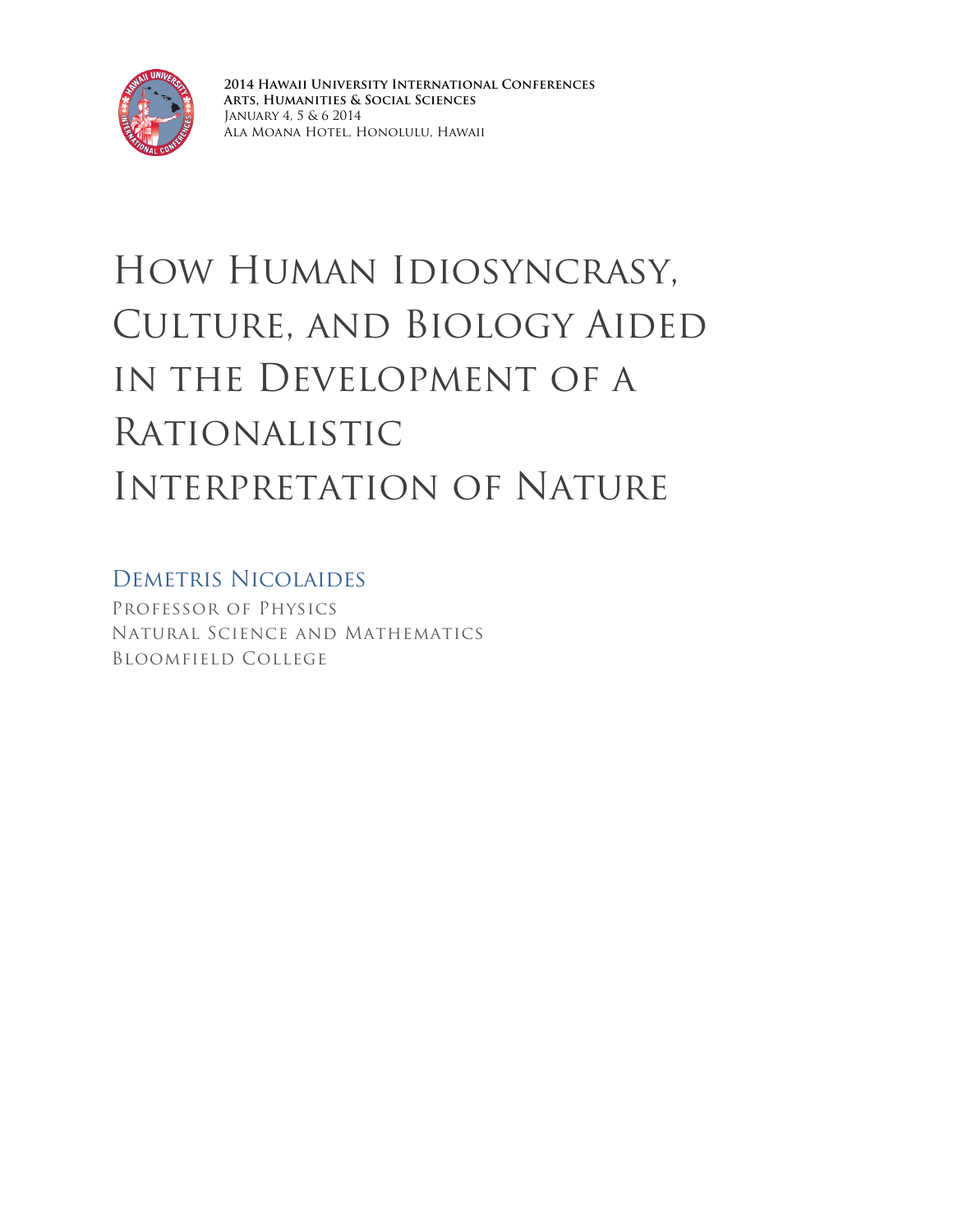How Human Idiosyncrasy, Culture, and Biology Aided in the Development of a Rationalistic Interpretation of Nature

What led to the intellectual transition from mythology to science in ancient Greece? The factors that are generally accepted as having created favorable conditions for such transition were geographic, economic, religious, and political. In this paper I add to the usual list of factors three new ones, the ancient Greek idiosyncrasy, the power of the Greek language, and the effect of making a habit of scientific thinking.

Demetris Nicolaides Professor of Physics Natural Science and Mathematics Bloomfield College Bloomfield New Jersey 07003, USA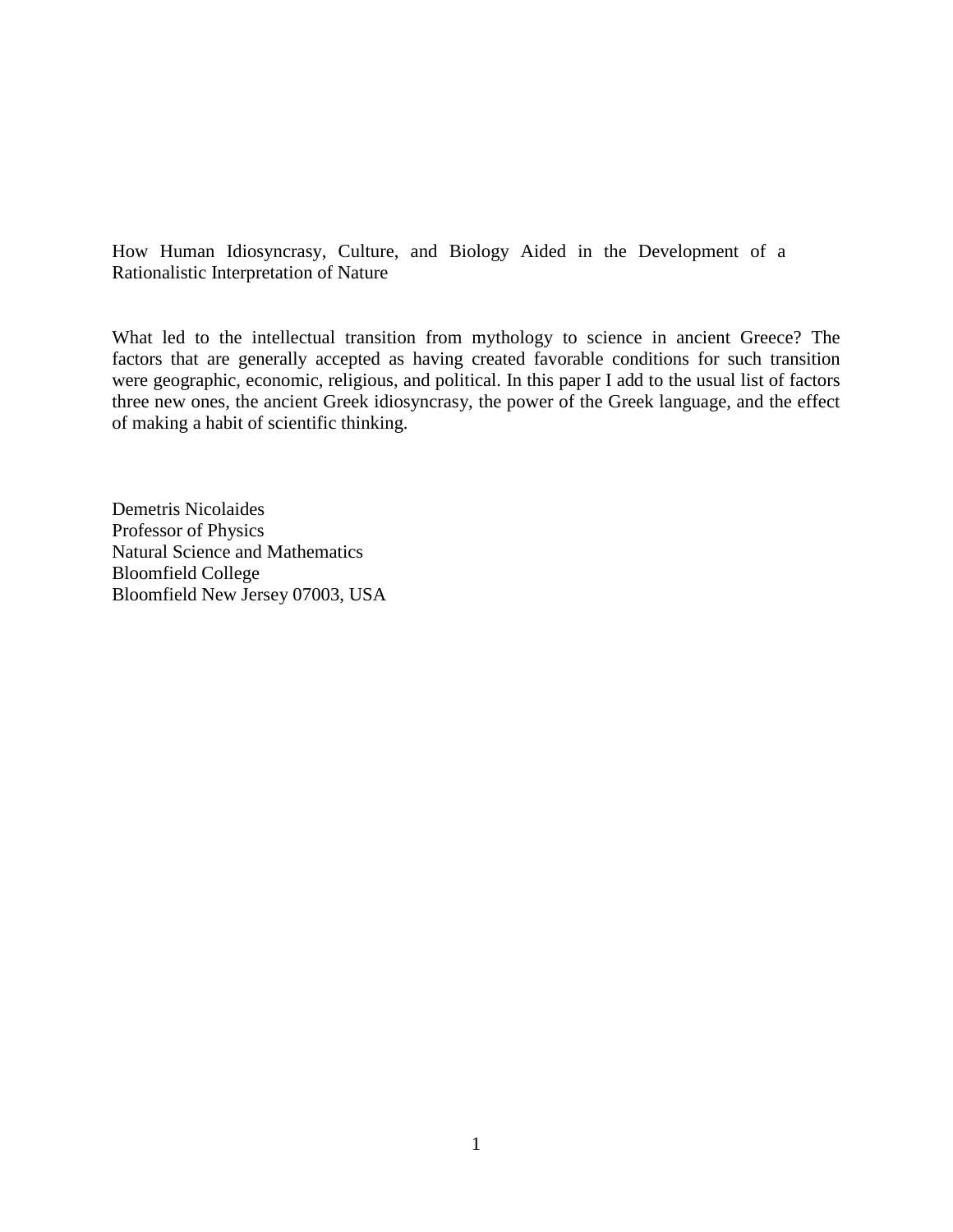# **How Human Idiosyncrasy, Culture, and Biology Aided in the Development of a Rationalistic Interpretation of Nature By Demetris Nicolaides**

#### **Abstract**

What were the causes that led to the intellectual transition from mythology to science in ancient Greece? It is argued that while the generally accepted ones (those of geography, economics, religion, and political structure) might have been necessary, they were hardly sufficient. Thus a hypothesis is proposed: that these causes together with three others—(1) the intriguing ancient Greek idiosyncrasy, (2) the evolving ancient Greek language, and (3) the force of intellectual habits—all had an interwoven and critical role for the rise of Greek civilization and the birth of science. The factors of language and intellectual habits have not been sufficiently appreciated. Moreover, the factor of Greek idiosyncrasy is often overlooked, but I believe that any effort to understand the rise of a civilization is probably incomplete without also an attempt to understand the idiosyncrasy of the people who caused such rise.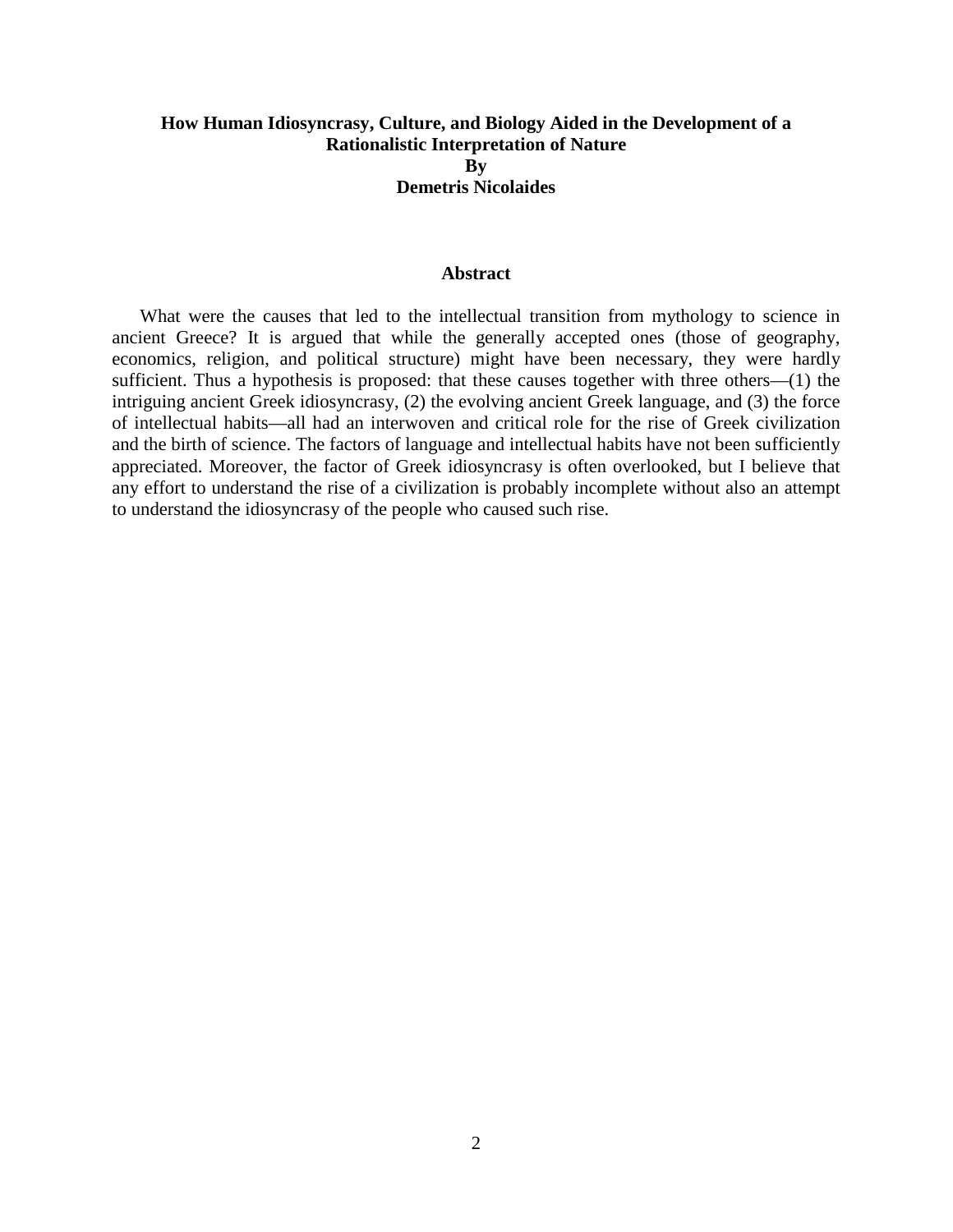#### **Introduction**

The most critical transition in the evolution of human thought was that from mythology to science—from the mythological and apparent worldview of deceptive senses to the rationalistic and intangible worldview of inventive intellect. Contributing to this transition was the rise of the Greek civilization. About 2,600 years ago the ancient Greeks had a magnificent intellectual awakening. Then, the age-old, popular but mythological worldview was questioned, rethought, and changed. Nature was no longer a chaos where the phenomena were random, unpredictable, incomprehensible, and attributed to mysterious supernatural forces through myths, superstition, and the chancy decisions of capricious, anthropomorphic gods. On the contrary, nature was a cosmos: a well-structured, organized, ordered, harmonious, self-contained, self-consistent, beautiful whole where the phenomena were *natural*, obeying intrinsic causal laws that could be discovered and understood by the practice of rational critique of nature and without invoking the supernatural. A profound transition in the way of thinking that was a consequence of their realization that nature *is* comprehensible, and of a simple question thereafter: what is the nature of nature? The prolific answers thenceforth ascribing purely naturalistic causes to all phenomena of nature gave birth to science. In an effort to understand what caused this birth, we begin by reviewing first the commonly accepted factors.

#### **Geography, Economy, Religion, Politics**

1. Geographic: Locally, a landscape of natural boundaries—mountains separating cities and the sea separating islands—helped in the formation of relatively isolated city-states (a thousand or so) and promoted intellectual diversity. Diverse ideas were ultimately shared and improved when people moved and interacted. Globally, the crossroads location of Greece exposed its people to ideas of other great civilizations from Europe, Asia, and Africa. Moreover, Greece's long coastline and many surrounding islands resulted in the establishment of coastal and island cities and made Greeks seafaring people. But their sea adventures aided them in demythologizing the phenomena of nature and stimulated them in conceiving rationalistic explanations.

2. Economic: Commoners became technologically inventive to better their lives. And even though technology is not science, rather the application of science, technology can lead to abstract theorization about how it can be improved and consequently the discovery of laws of nature upon which technology is based. On the other end of the economic spectrum, well-to-do people used their leisure to philosophize and theorize.

3. Religious: Contrary to theocracy and hierarchy, which impose dogmatic thinking, restrict inquiry, and impede progress, religious freedom in Greece allowed for contemplation of diverse views and created a potential for betterment.

4. Political: Social freedom and democracy prompted free debates on just about everything, resulting in the conception and exchange of new and improved ideas.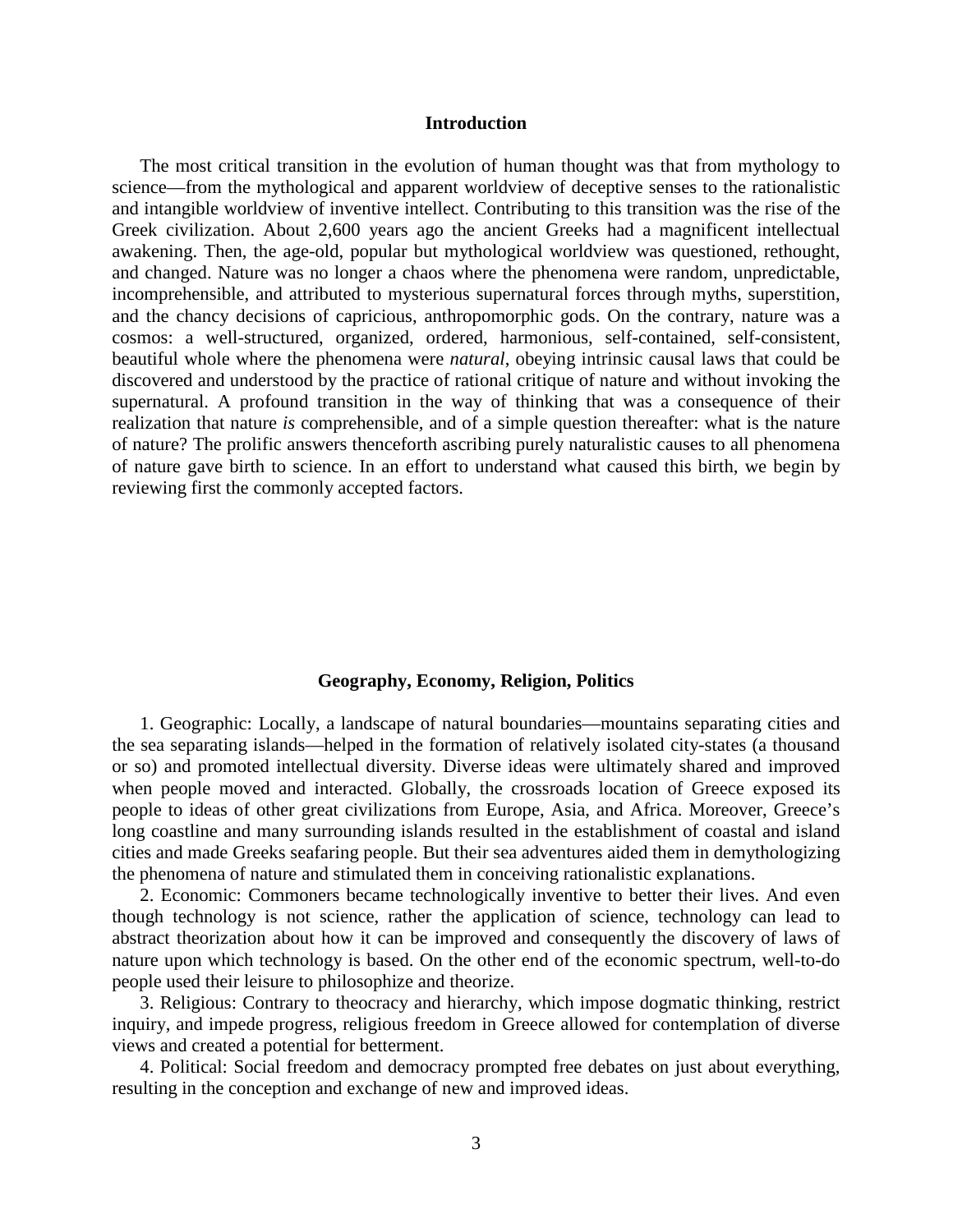Because these factors have been contemplated extensively in the literature (Burnet; Gregory; Kirk et al.; Lloyd; Russell; Sagan; Schrödinger, *Nature*), my focus in this paper will be on the three influences that have not been sufficiently appreciated.

The first influence is the idiosyncrasy of the ancient Greeks: it was rational, passionate, and excessive. But it was the proper moderation between passion and logic that allowed them to become *creatively* excessive. The second influence is the Greek language. The superior communicative nature of ancient Greek helped in the conception and diffusion of knowledge in the most efficient way possible. While the first alphabet was Phoenician, the first true alphabet which contained vowels was the Greek. With this innovation Greek became the first easily read and written language of the world, and the facility of written Greek became significant in the evolution of ideas and the birth of science. The third influence is simply the force of intellectual habits. Using ideas from the theory of biological evolution, I will argue that the good habit of the Presocratics to practice science imposed an epistemological kind of natural selection by promoting intellectually favorable environments where learning science could continue to happen and new scientists could exist, thrive, and become abundant, contributing therefore to the constant development of the scientific outlook at the expense of the mythological one.

#### **Idiosyncrasy**

Was it geography that broadened the Greeks' intellectual horizons, or was it their curious adventurous *open* mind that let them to see the world (nature, their own culture and that of others too, as well as the very man himself) with a critical eye—freely question and analyze it for, like Socrates, they thought "the unexamined life is not worth living for"—and seek for more objective, coherent, universal, and timeless truths about nature (including man)? Was it tools (or free time) that sharpened their intellect, or their intellect that sharpened the tools and pursued leisure to philosophize? Was it the absence of theocracy (which imposes dogmatic and mythological thinking) that promoted free and rational thought among the Greeks, or was it their tendency for free and rational thought that opposed the formation of theocracy? Was it democracy that encouraged free public debates and open dialogues, or the Greeks' critical mind and love for freedom of speech and independent thinking that contributed in the invention of democracy? Was it the advanced Greek language that aided their thoughts (to be clearly conceived, expressed, and disseminated), or their thoughts (formed out of love for selfexpression, rhetoric, dialectic, literature, and inquiry—for, *any* subject was to them open for contemplation, debate, and criticism—) that aided the language to advance? Could causes be mistaken as the effects? Although not absolutely, to some degree yes they could. If so, then in the rise of Greek civilization the idiosyncrasy of the Greeks cannot be overlooked. Well then, what kind was it?

#### *Rational, Passionate, Excessive*

In Plato's dramatic chariot allegory (from his dialogue *Phaedrus*), a charioteer, who represents the human soul, tries to drive a two-winged-horse chariot to the proper destination, that of truth. But the journey is not easy because the horses, who represent the complex twofold nature of the soul, have competing tendencies and pull forcefully towards their separate ways. One horse represents the tendency of the soul to conform to orderly reason, the other to surrender to defiant passion. Reason can tame passion, but passion can cloud reason. Reason alone may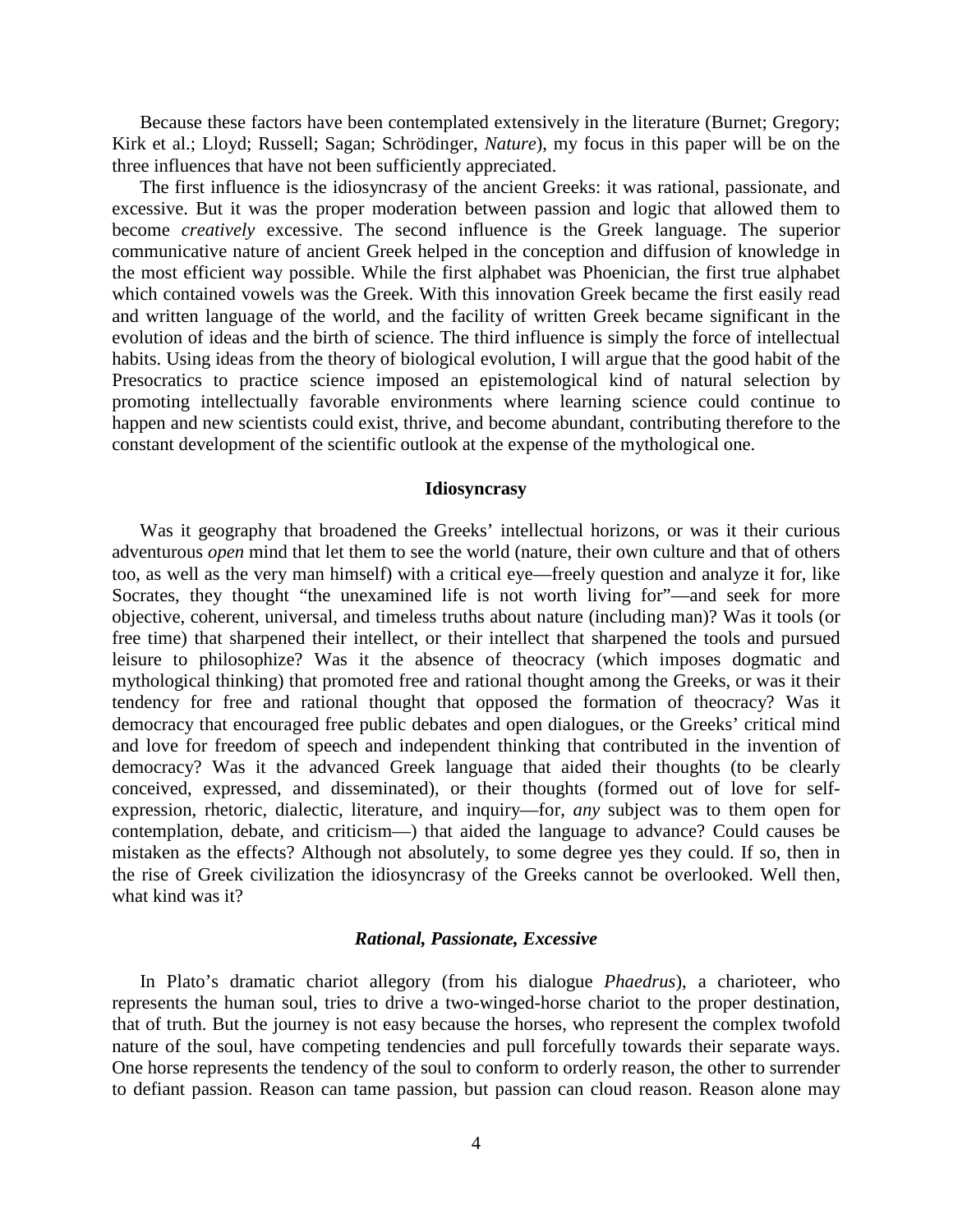lead the soul down a safe but dull path, passion alone down a risky but uncommon. Nonetheless, it is not the one or the other tendency that is the good or the bad for the soul. To the contrary, destination Truth (the discovery of something extraordinary) can be reached only by harnessing properly both horses' energy. For not only reason is natural and needed, but so is passion. The ancient Greek idiosyncrasy, like the charioteer, was a synthesis of the rational and the passionate nature. And each nature was excessive and at war with the other, like the mighty horses who pull vehemently against each other. But their delicate harmonization, whenever it was managed, is what steered the Greeks to creativity.

To eliminate the backward passions of magic and superstition and to liberate man from his dependence on irrational supernatural forces, the ancient Greeks rationalized nature and gave birth to science and intellectual freedom. To fight the corrupt passions of tyranny and autocracy they figured out the law and gave birth to democracy and political freedom. To face the blinding natural passions of human soul they contemplated morality, criticized themselves, each other (in fact, welcomed the latter), and the policies of their cities—and all in public—and gave birth to moral philosophy and philosophical freedom. It took a rational nature for them to philosophize, politicize, and do science; as well as to have, or actually try to have, the "know thyself" (to be conscious of their limitations and potentials) in order to take responsibility and control over their own understanding, actions and future (away from tyrannies, hierarchies, superstitions, dogmas, even their own passions). But also took a passionate nature to aspire and choose freely in spite of consequent suffering even death (as the heroes in their tragedies); to choose to die for freedom by battling internal oppressing tyrants and external despotic kings (as the heroes of their wars); and to despise powerful capricious gods and age-old mythical tradition and mysticism for the sake of religion based on philosophy and of knowledge based on rational inquiry (as the heroes of their everyday life). But none of these pursuits, neither religion nor philosophy nor science nor democracy nor freedom, were achieved through reason or passion alone. It was not just the one or the other that was the good but their combination. The Greeks were passionately rational, but also rationally passionate.

Russell has written of the Greeks, "Without the Bacchic element [passion, ecstasy, enthusiasm, frenzy, impulse, spontaneity, suffering, sorrow, joy, a divinely inspired madness, the liberation from the constraints, agonies, and pressures of the everyday, and the expression of one's true self, all feelings aroused at the Bacchic, the Dionysian Mysteries], life would be uninteresting; with it, it is dangerous. Prudence versus passion is a conflict that runs through history. It is not a conflict in which we ought to side wholly with either party" (p. 16). Plato (in his dialogue *Phaedrus*) believed something similar: "he who, having no touch of the Muses' [divine] madness [passion] in his soul, comes to the door and thinks that he will get into the temple [become a prophet] by the help of art [by reason alone, by mere knowledge of the art of prophecy]—he, I say, and his poetry [sane prophecy] are not admitted [for they lack a touch of a divinely inspired madness, passion]." Russell continues, "a large proportion of them [Greeks], were passionate, unhappy, at war with themselves, driven along one road by the intellect and along another by the passions ... . They had a maxim "nothing too much," but they were in fact excessive in everything—in pure thought, in poetry, in religion, and in sin. It was the combination of passion and intellect that made them great, while they were great. Neither alone would have transformed the world for all future time as they have transformed it" (p. 21). By the way, passion was one of the "evils" sealed in Pandora's box but Pandora's curiosity—*Greeks'* curiosity—freed it, for reason without passion is dull.

Their life's philosophy was everything in moderation, self-control. But it was inspired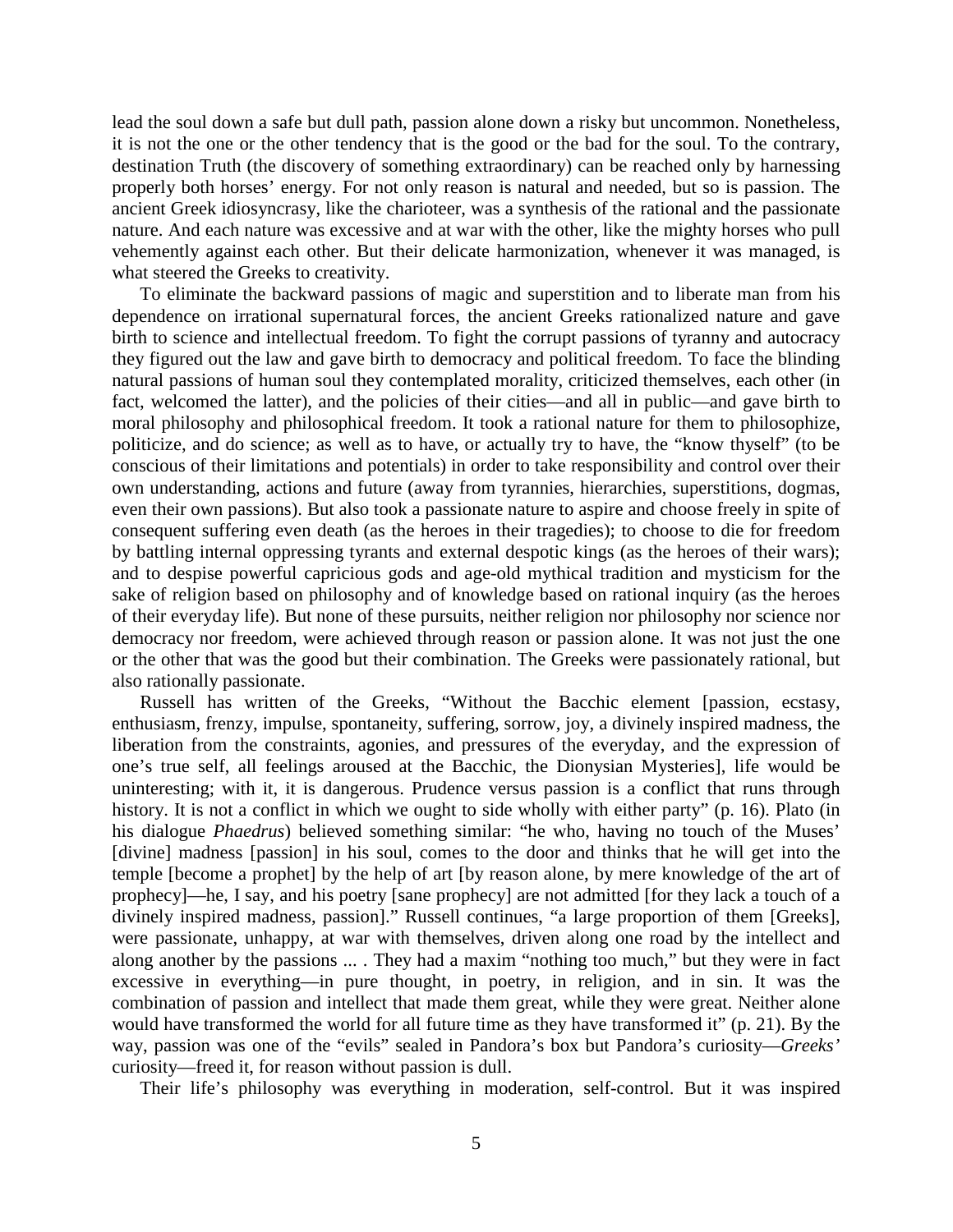because they were excessive and not of moderation for "noble self-restraint [reason] must have something [excessiveness, passion] to restrain" (Hamilton 224). One wants to make self-control his philosophy because one is excessive in his psychology. Hence such philosophy's goal was to warn them of the potential dangers of excessiveness, and their hope was to keep their excessive nature under control, self-control. The result, the proper moderation between passion and logic, allowed them to become *creatively* excessive, and in their search for a new worldview they invented democracy and discovered science and philosophy. Passion drove them away from the ordinary, but logic controlled their passion and allowed them to embrace the extraordinary. It is their zealous and continuous search for such moderation that shaped their adventurous path in history leading up to Western civilization and those nonwestern that aspire Greek ideals—great liberties such as the personal, the civic, the political, the religious, the scientific, and in general the intellectual. Incidentally, had we not have these great liberties (those of us lucky enough to have them), would we be willing to sacrifice ourselves in order to get them?

The ancient Greeks did. Nonetheless their critics say that the Greeks did not live up to their own ideals. Bruce Thornton responds that this, whenever it happened, "reflects only the banal truth that humans [*everywhere*] rarely live up to their own aspirations" (p. 4)—Greeks, in other words, were humans first. And this is a consequence of the fact that the war between reason and passion—the challenge to steer successfully the "chariot", our self, to the Good—is a universal human condition, a great truth that points towards yet another great truth of Greek origin particularly a Stoic philosophy—that of our common humanity transcending our uniqueness in individuality: we are all rational beings with passions by nature, all other differences are superficial and/or accidental. Commonality, and in fact oneness, as a general law of nature (of which man too is part of), appears also in Greek natural philosophy as early as Thales—all things for him are made from the same stuff, water—and attains an astounding uniqueness in the worldview of Parmenides—for only what is, is, only the Being exists for him, one and unchangeable.

Stephen Bertman asked why were the Greeks the ones who invented science? "Because" he argued "the seminal principles of Greek civilization—humanism, rationalism, curiosity, individualism, the pursuit of excellence, and the love of freedom—were uniquely compatible with science's own essence" (Kindle Locations 52-53).

#### **Language**

What first interested me in investigating the language factor was a brief statement by Noble laureate Bertrand Russell: "The Greeks, borrowing from the Phoenicians, altered the alphabet to suit their language, and made the important innovation of adding vowels instead of having only consonants. There can be no doubt that the acquisition of this convenient method of writing greatly hastened the rise of Greek civilization" (p. 10). Although the Greek language is usually not regarded as a factor that created favorable conditions for the birth of science, I will argue that its influence was subtle but profound and thus cannot be overlooked.

I will lay the groundwork, in the next two subsections, by contemplating the general effectiveness of language in human survival and intellectual evolution.

#### *The Sound of the Fittest*

From the family tree of biological evolution the more anthropomorphic primates (the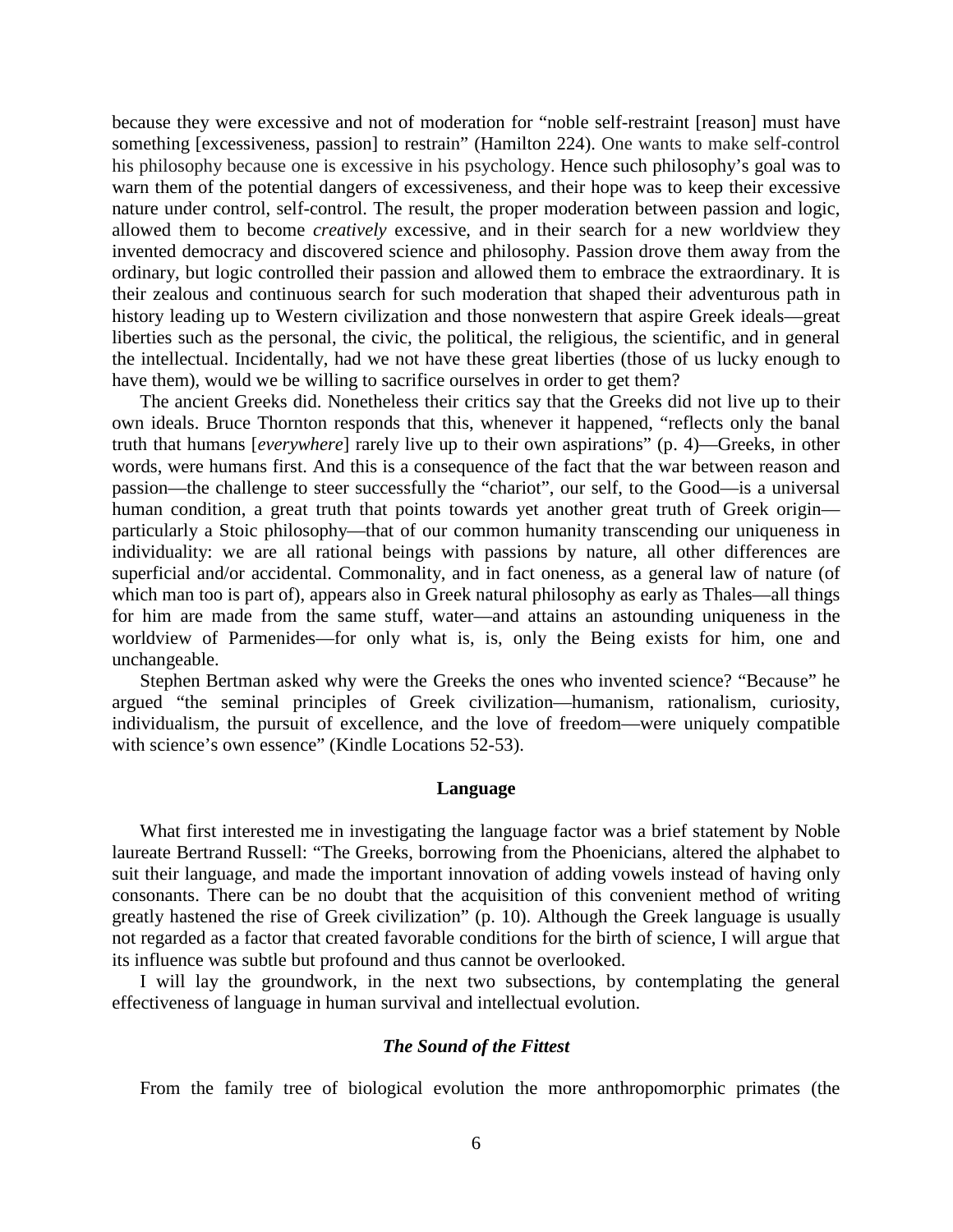hominids, species which are more human than ape) are a family of species whose first member is believed to have evolved some 7 million years ago (Tattersall). Its two most recent members, who are relevant to our consideration of the effect of language on both our physical survival as well as our intellectual evolution, are the evolutionary cousins homo Neanderthals and we, homo sapiens. Both species are thought to have evolved only about 200,000 years ago, with Neanderthals preceding. So at one time the two cousin species shared the earth and possibly interacted.

Neanderthals are our closest genetic relative. Physically, in some very general terms, the two species were not that different—a visit at the Museum of Natural History in New York City will convince anyone about this. Neanderthals were short and stocky with a more elongated skull, and homo sapiens were taller and thinner with our characteristic high dome skull. Furthermore, because the two cousin species share several brain similarities, it has been speculated that they were of comparable intelligence. This hypothesis, however, is the subject of current contention.

With such general similarities, both species would have been expected to survive, but only homo sapiens managed. Unfortunately, between 25,000 to 30,000 years ago, Neanderthals became extinct. The theories for their extinction vary and are hotly debated. The cause might be just one or a combination of several, such as climate change or an isolated existence in clans, which might have resulted in limited exchange of ideas and thus a slower rate of intellectual progress than needed for surviving life's constantly changing challenges.

One theory of extinction relevant to our discussion on the importance of language in survival is Neanderthal-human competition (Diamond). Such competition might have, however, been destined to be unequal biologically. For through a mutation (a purely chance change in the genome, the hereditary substance) homo sapiens were accidentally gifted by nature with the anatomy of a more efficient larynx that could produce a richer variety of sounds, creating therefore the potential to develop a relatively more advanced language than that of Neanderthals. This must have aided in the general survival of homo sapiens. But some experts hypothesize that in a more specific way, this also might have been a contributing factor in our survival at the expense and general extinction of Neanderthals, by giving us a competitive advantage. It is probable that a better language enabled homo sapiens to communicate essential survival skills such as hunting and gathering, making and refining tools, finding shelter, making friends, living together in extended social groups, forming alliances, trading, and generally learning from each other.

Consequently, homo sapiens developed a better understanding of the world around them and achieved an intellectual edge over their cousins the Neanderthals in all aspects of their competition. But during the early competitive environment of predators, limited resources, and in general a nature where survival was of the fittest, such intellectual advantage achieved through language skills (regardless of how primitive initially) made a difference between life and death. Thus, this theory holds, homo sapiens secured their survival by overpowering and driving their own cousins to extinction.

Language is a useful skill, possibly the most powerful of humankind, not only in the struggle to survive, but also in our efforts to thrive and live fully. Language controls the flow of information and creates the potential for knowledge. But how rapidly does intellect evolve with the influence of language, especially an evolving language?

#### *Biological vs. Intellectual Evolution*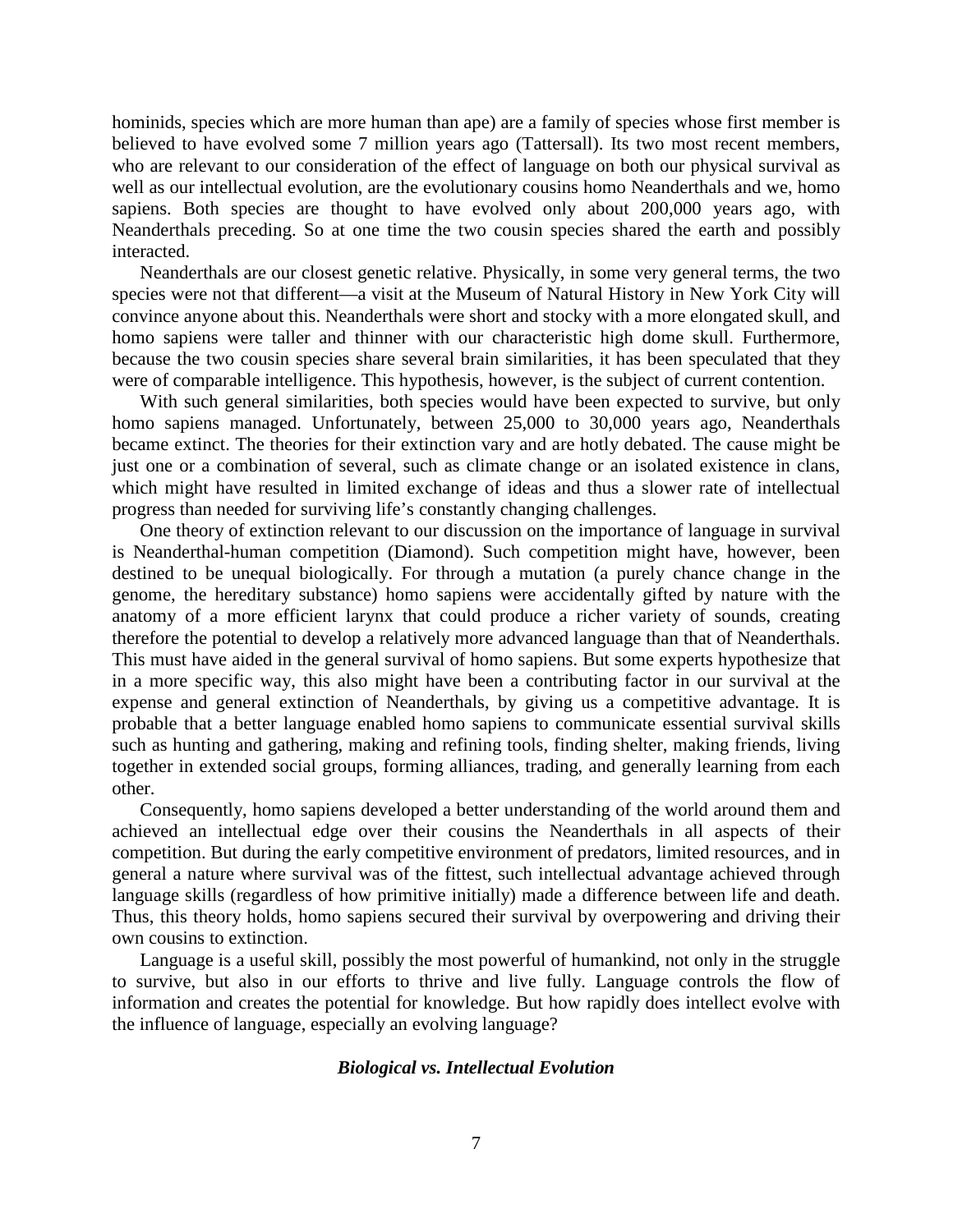The effectiveness of language can be appreciated further by comparing the time required for the extremely slow biological evolution of the anthropomorphic family of species with that of the immeasurably faster intellectual evolution of the only species that managed it, homo sapiens, and trying to explain the reason for such huge time difference.

Specifically, on the one hand the biological evolution of this family describes a 7-millionyear process (from its first member species, the Sahelanthropus, believed to have evolved about 7 million years ago, to its last and only extant member, homo sapiens, who evolved about 200,000 years ago), but on the other hand the incredible intellectual evolution of this entire anthropomorphic family is due exclusively to the achievements of just this last member species. And depending on what might be regarded as advanced knowledge, such evolution can be condensed to an unbelievably small time interval. It could be 30,000 years (since splendid art was painted on cave walls by Ice Age cave dwellers); or 10,000 years (since the end of the last glacial period, which roughly coincided with the transition from the lifestyle of hunter-gatherer to farmer and consequently the beginning of urbanization, or of civilization); or 5,000 years (since the beginning of written history when Sumerians in Mesopotamia invented the first type of writing in the world at 3100 BC); or 2,600 years (since the birth of science in ancient Greece); or 500 years (since the rebirth of science during the end of Renaissance); or 300 years (since the Industrial Revolution); or, even more impressively, a mere few decades (since the discovery of the computer)!

To emphasize the unprecedentedly rapid cultural and intellectual evolution of the last few decades, I recall a comment by Isaac Asimov concerning the conclusion of his *Chronology of the World:* that, while his initial intention was to write the entire history of the world, from the Big Bang to the date his book would be completed (a some 15-billion-year period for him), he was finally forced to conclude it with the events of 1945 instead of 1989, the book's completion date, falling short of his initial goal by a mere forty-four years. And the reason was, he explained, that the changes brought about by the evolving human culture between 1945 and 1989 were so many, rapid, and universal that to be effectively described would require their own book as extensive as the *Chronology of the World*!

I concur with Asimov's assessment and base my understanding on the evolving notion of language itself. For from the simple sounds and symbolic cave art of the distant past, to the rich languages, modern mathematical symbols, and sophisticated electronic communications of the present, language has evolved to diversified and creative new modes that allow for better conception, dissemination, and improvement of knowledge and consequently transforming our species intellectually faster than ever before.

More precisely, with time and as a consequence of advances in mathematics, science, and technology, the notion of language has been broadened. Mathematics has added a versatile variation in symbolic and quantitative communication, science has enhanced our imagination and invented naturalistic and rational interpretations of nature, and technology, mainly after the invention of computers (especially their interconnection via the sociologically revolutionary Internet), has enriched communication through myriad modes, including ones that affect all people of this planet and potentially intelligent beings of other star systems. For, traveling at the speed of light, a radio signal transmitted from the Arecibo Observatory in Puerto Rico in 1974 has as its destination the globular cluster M13, a group of some 300,000 stars in the constellation of Hercules 25,000 light years away from us. The signal's coded information about us can be easily decoded if intercepted by an intelligent alien life form.

For millennia, the idea of language has included more than gestures and sounds. Knowledge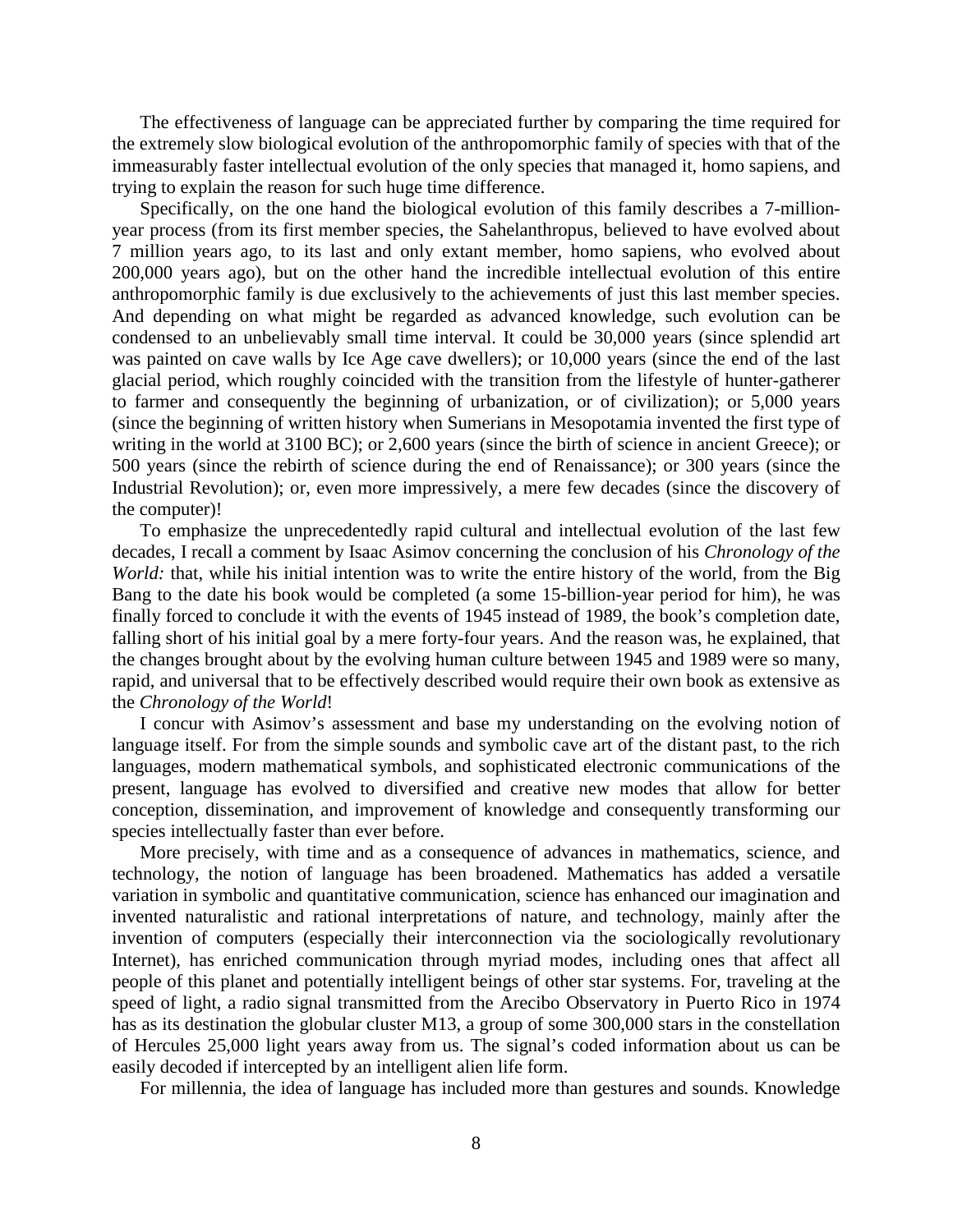can be recorded many different ways and in places other than the human brain. Thus while we no longer need to remember everything, everything can still be remembered because the knowledge of the past is readily available and therefore accelerates the rate of progress. One can learn the accumulated knowledge of millennia by simply reading a book!

And all these because we were anatomically able to speak sounds, instinctively curious to develop them into coherent language, and intellectually successful in habitually passing on such great skill to our offspring. And such is the power of language: it is a skill for rapid and extraordinary intellectual bursts! Unquestionably language has been aiding in the advancement of science. But did it aid in its birth?

#### *Ancient Greek Language and the Birth of Science*

The evolution of the Greek language has been a huge topic for scholarly research. While I admit ignorance on such an immense linguistic field, I also know the generally accepted facts about Greek's extraordinary richness, such as a plentiful vocabulary, thorough and rigorous grammar, diverse phonology, and successful orthography, all of which contribute to the language's highly expressive and communicative nature. This distinct nature leads me to contemplate the connection of the language and the birth of science. But first some history.

Spoken since at least 2000 BC and written since at least 1400 BC (not yet with the Greek alphabet, which evolved a few centuries later), Greek is one of the world's oldest recorded living languages and the longest documented from the Indo-European family of languages where it belongs. Phoenicians invented their alphabet around 1050 BC. Modeled after that, the first true alphabet containing vowels was invented by the Greeks around  $8<sup>th</sup>$  century BC. It was rapidly diffused throughout ancient Greece. With this innovation Greek became the first most easily read and written language of the world. This is so because alphabets are phonetic: each different sound of a language can be represented with a unique symbol and thereafter symbols can be combined to write and sound all the words of the language. Therefore, with an alphabet every language can be written and read relatively easily. In contrast, a pictographic writing system, in which a picture represents a word or phrase, is more complex. The success of the Greek alphabet is also indicated by the fact that after some 3,000 years, Greek is still written with the same letters that served as a basis for the Latin letters, and which, in turn, have been the basis of several modern languages. While Greek has been evolving, its overall identity has been basically preserved. Greek has remained relatively the same language until today, a rather rare but not accidental linguistic phenomenon. Parenthetically, part of the explanation for this might be that the Greeks value highly the written works of their ancestors that their references to them kept the essence of their language unchanged.

Because of its simplicity, the Greek alphabet assisted in making the good habit of literacy accessible to all in ancient Greece. By  $5<sup>th</sup>$  century BC every male citizen was expected to know how to read and write. Such widespread literacy undoubtedly accelerated progress. In contrast, the complexity of some other cultures' writing systems, often combined with their theocratic (and hierarchical) political systems, made writing the nearly exclusive privilege of priests and professional scribes and not the populace, a situation arguably unfavorable for developing science. Greek literature begins with Homer's monumental epic poems the *Iliad* and the *Odyssey*, dated by consensus from around 8<sup>th</sup> century BC. However, their surviving present form is at latest from  $6<sup>th</sup>$  century BC, the century when Greek philosophy science and mathematics began. From around 700 BC are Hesiod's poems *Works and Days* and *Theogony*. All four works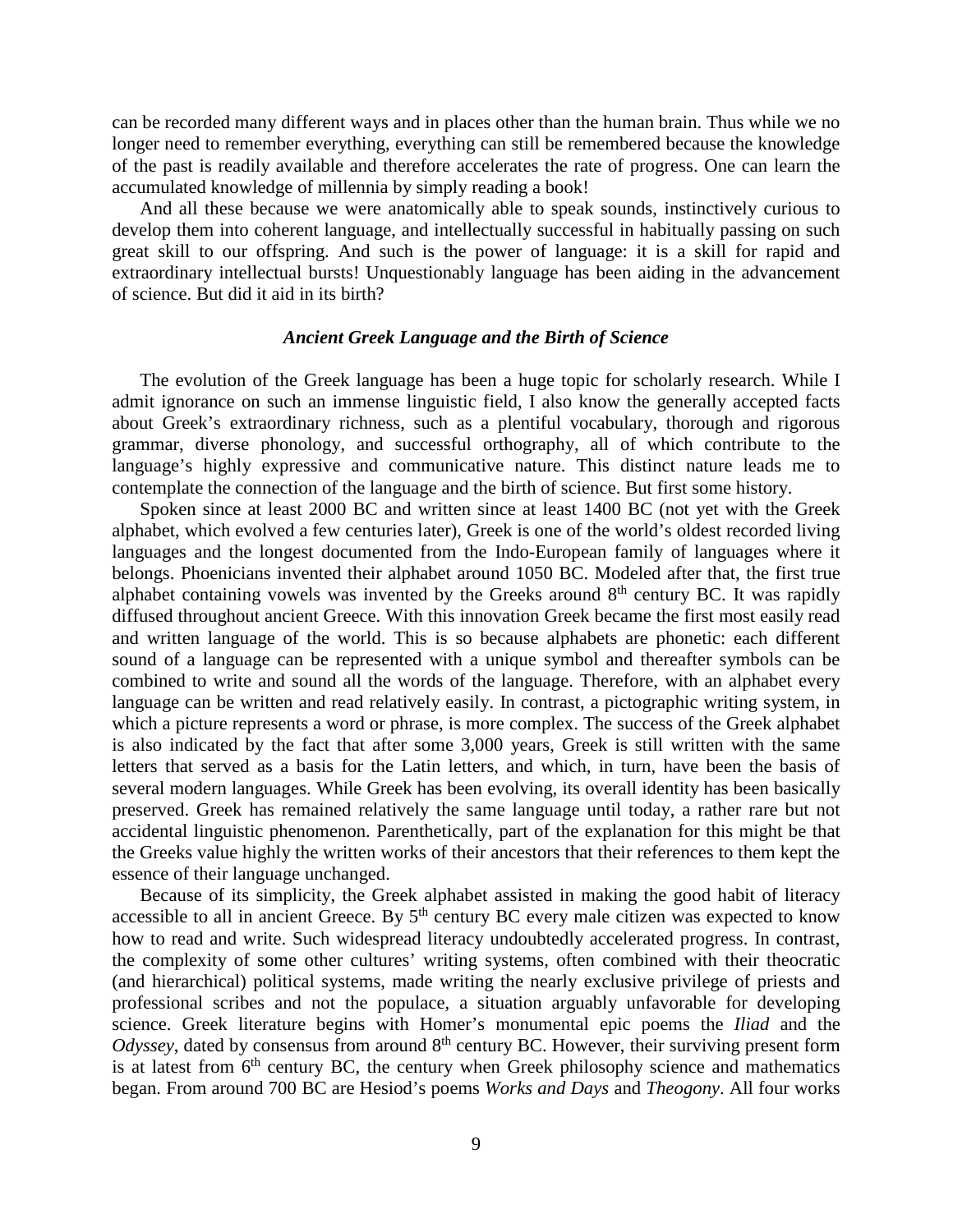were significant in youth education.

These chronological facts indicate that Greek's relatively early growing richness was present by the time of the birth of science in early  $6<sup>th</sup>$  century BC. This evidence, together with the fact that Homer was from Ionia (the Hellenic region of Asia Minor with the islands nearby), which was also the birthplace of the first scientists (the natural philosophers Thales, Anaximander, Anaximenes, Xenophanes, Heraclitus, and Pythagoras), proves that science was born at a place and time where language was already advanced enough to aid the evolving scientists in the clear articulation of their theories.

This is a significant conclusion, for it links directly the positive influence that the ancient Greek language had on the birth of science. Greek had equipped the early philosophers with the skills for conceiving and formulating their abstract thoughts, clearly expressing their minds, and efficiently converting their raw intelligence to systematic, rational, transferable, and debatable knowledge. Without such productively expressive language, their scientific theories would have remained unrefined, perhaps not even conceived in the first place.

A poor language reduces not only the ability to express oneself but also the potential to learn from others, for if neither we nor others can think and communicate clearly, we can neither influence nor be influenced. And the poorer the speech and writing acquisition are, the more inadequate the cognitive process becomes.

It seems no accident, hence, that Greek language had been maturing roughly simultaneously with Greek thought in philosophy, science, and mathematics. For the sounds and symbols of a communicative language could create clearer thoughts, which could then refine further the language in a continuous interactive cycle of evolution of both. But mathematics is also a form of language, particularly the language of science. So while by language we usually mean the communication in terms of sounds and written words, mathematics has empowered such notion tremendously by utilizing numbers, equations, complex diagrams, and abstract concepts. Mathematics develops abstract thinking and quantifies science. In turn, science enhances technology, which in turn enhances both science and mathematics, in a mutually productive process. Now since mathematics adds a valuable extension to the definition of language, can we find yet another link between language (specifically the mathematical) and the birth of science?

During the rise of Greek civilization, science and mathematics were driving each other and evolving simultaneously. The first natural philosophers were both scientists and mathematicians. Russell has said, "The preeminence of the Greeks appears more clearly in mathematics and astronomy than in anything else" (p. 208). Mathematics was a skill which enabled them to conceptualize and rationalize their scientific theories more easily, but equally important, their unprecedented physical intuition concerning the workings of nature aided them in advancing mathematics, and thus language.

Thales (who flourished early  $6<sup>th</sup>$  century BC) was also a geometer. After him, the Pythagoreans were superb mathematicians and the first to implement the mathematical analysis of nature, a practice of vital significance in modern theoretical physics. Physicist and Nobel laureate Erwin Schrödinger argues that what guided Democritus (the last of Presocratics) in conceiving his atomic theory of matter was his deep insight of mathematics (*Nature* 84). In fact, the most enduring discoveries from Greek science of antiquity were by natural philosophers who were also accomplished mathematicians.

The mathematical knowledge as a common characteristic among most of the Presocratics seems to indicate that science could not have been born by persons who did not know the language of mathematics. This is yet another conclusion which links directly the positive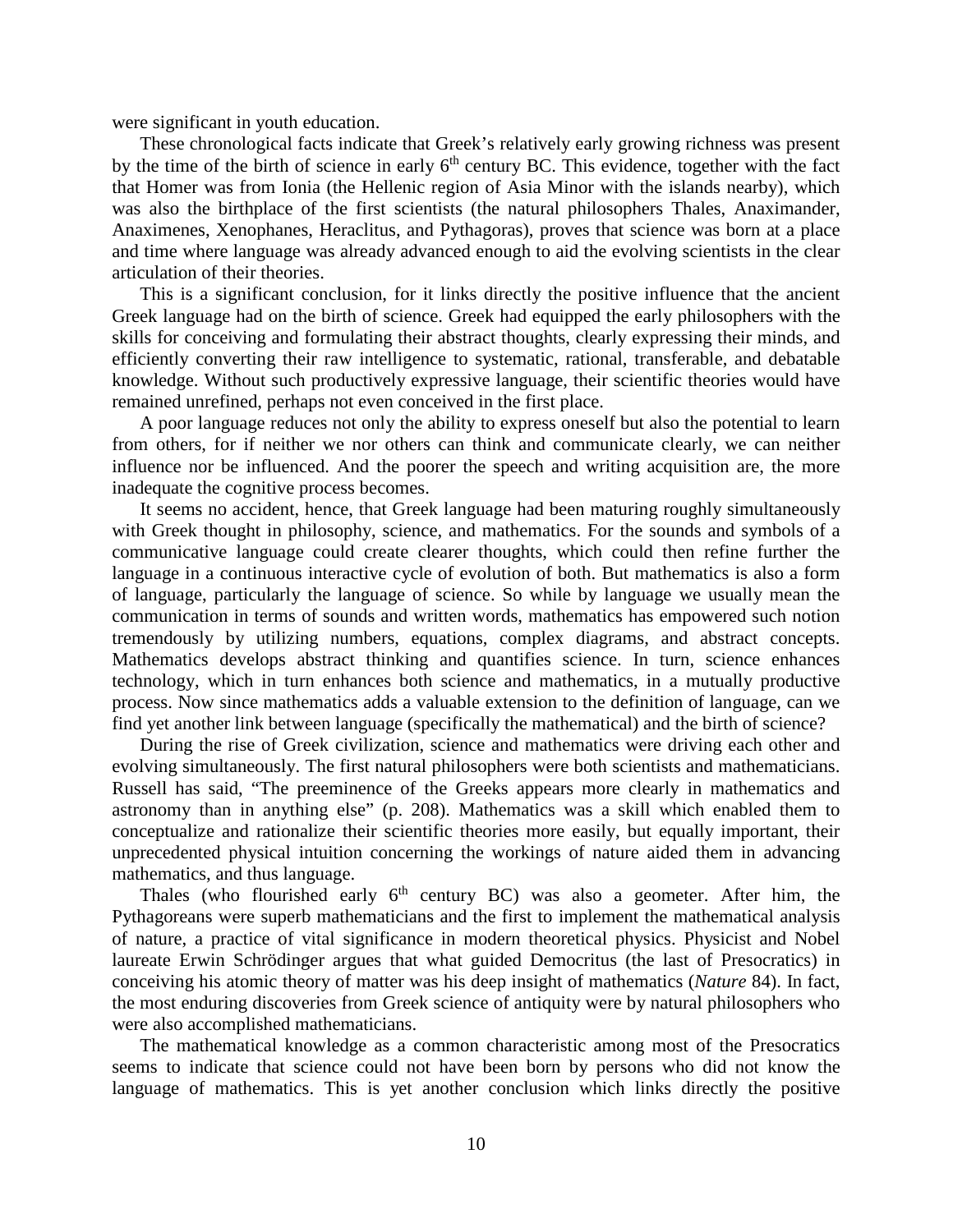influence of the ancient Greek language, which in its broader definition includes mathematics, with the birth of science. Without a doubt, the clear conception and coherent expression of complex ideas were made easier by the communicative nature of the prolific ancient Greek language. But could the scientific birth have survived and matured without good habits?

#### **Habits**

A combination of factors aided in the emergence of the first natural philosophers and in the transition from mythology to science. This unfolding new knowledge gradually advanced, spread, and grew popular, respectable, and practically valuable but also abstractly meaningful and satisfying. Among the Greeks generally, seeking knowledge became a way of life, a scientific habit that characterized the culture. And even though acquired properties such as knowledge and skills are not biologically inherited, habits (such as practicing science) and behaviors (such as a desire to advance the scientific outlook) associated with such properties are transmittable culturally through teaching and can still change the environment in complex and subtle ways. And in turn, through the process of natural selection from biological evolution, the environment can influence a species by controlling the direction of its evolution.

Specifically, the good habit of the first natural philosophers to practice science imposed an epistemological kind of natural selection by promoting scientifically favorable environments where learning could take place and new scientists could exist, thrive, and become abundant, contributing therefore to the constant development of the scientific outlook at the expense of the mythological one.

But since my goal is to explain the critical role that habits play in our intellectual evolution from the point of view of biological evolution, first I need to discuss further the notion of natural selection imposed by a habit.

#### *Imposed Natural Selection*

The process of biological evolution of the species begins with a mutation (a random alteration in the genome that can result in a new hereditary characteristic) and continues with the mechanism of natural selection (which says that inheritable characteristics that are also environmentally favorable become more common in successive generations; hence it describes the role of nature in the preservation or extinction of a species). Natural selection can proceed as a consequence of a variety of environmental influences such as chronic periods of coldness, hotness, dryness, wetness, the eruption of a super volcano, changes in atmospheric composition, an asteroid-earth collision, radiation from the sun, or a supernova explosion.

But natural selection can also be imposed by the habits of a species; after all, species are part of nature and their actions affect it. In this case, if some members of a species already have or develop an inheritable trait (a mutation) that is favorable to a kind of environment created by a habit, either their own or another species', then they will be naturally selected. This means that these members will begin growing up more easily, prospering, adapting, preferentially reproducing, and becoming more abundant in such environment that is friendly to their rare trait. Assuming the habit persists, in time the species will gradually evolve to the point that most of its members possess the genetic trait favorable to the environment created by the habit. Following are two specific examples:

1. Microbes: While on the one hand a moderate use of antibiotics can be beneficial to our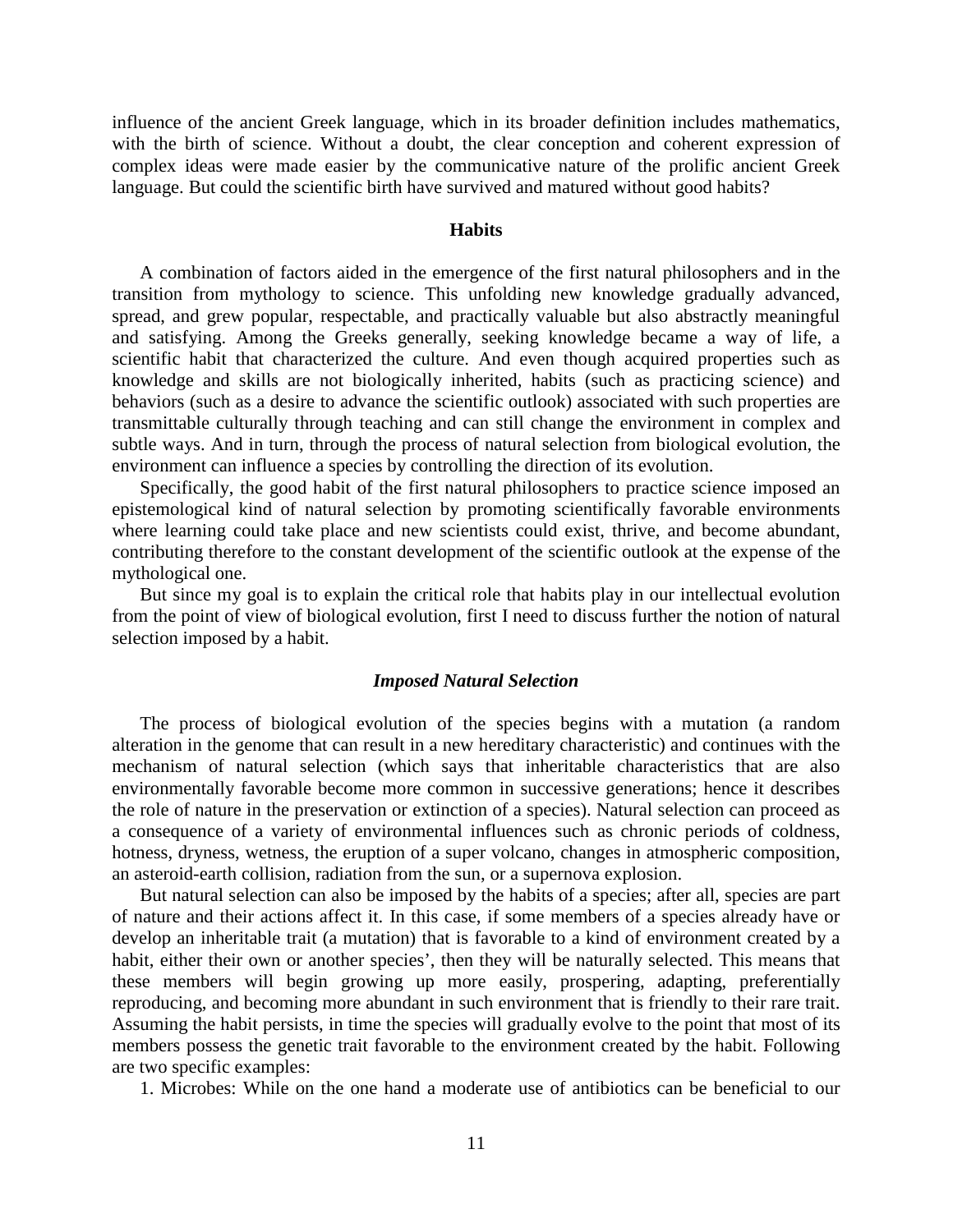survival by killing myriad common harmful microbes, on the other hand a habit of thoughtless overuse of antibiotics can promote the evolution of rare but more harmful microbes that are resistant to the antibiotics we use. Natural selection, in this case imposed by the habit of overuse of antibiotics, can make common population characteristics rare (common microbes killed in myriads) and rare ones common (mutant microbes resistant to our antibiotics).

In the microbes example, the habits of one species, humans, can impose natural selection onto another species, microbes. The example below shows that the habits of a species can impose natural selection onto itself.

2. Birds: With the desirable genetic trait of wings, birds avoided many predators only when they began habitually using their wings for flying and building their nests high up in trees. Such habit imposed natural selection by creating an environment that selected and promoted even further the evolution of birds that could fly the best. With time these skilled high fliers became more abundant, while birds that could not fly proficiently became rarer.

The mythological worldview was once popular and the scientific rare, but since the birth of science their status has been gradually reversing, a fact that is contributing to the overall intellectual evolution of the human species. This observation brings me to a hypothesis, to be introduced in detail in the subsection below, that the good habit of doing science imposes an epistemological kind of natural selection that gradually selects people with scientific and, in general, intellectual tendencies. Such a habit not only secured the safe birth of science during the critical early stages 2,600 years ago but also has since then been contributing to the overall evolution of the scientific outlook at the expense of the mythological.

Erwin Schrödinger in his *What is Life? & Mind and Matter* gives a detailed analysis of (a) how behavior in general influences natural selection and thus the process of biological evolution and (b) how our invaluable characteristic of intelligence allows us to conceive and implement incalculable choices and so both our behavior and consequently our evolution depend on us, at least to a certain degree. Thus, he argues, our evolution does not depend solely on chance mutations. This is an encouraging but also challenging prospect. Based on these two points, he speculates on the potential of intellectual degeneration in our species. Below I will focus on an analysis exploring the opposite: how practicing science habitually has imposed an epistemological natural selection and has been influencing positively the evolution of the human intellect. (This is not to say, of course, that it could not influence it negatively).

#### *Habits Influence Evolution*

Since habits can impose natural selection and cause biological evolution, they can also cause intellectual evolution, for our organ of intelligence, the human brain, is just one of many body organs known in biology to have been evolving. So good human habits can cause a biological evolution of the brain and consequently create the potential for intellectual evolution. Just as birds that could fly the best were selected in the environment where flying became a bird habit, it is not unreasonable to suppose that the developing good habits of the Presocratics to understand nature scientifically instead of mythically imposed natural selection by creating favorable environments for new scientists to flourish, multiply, and evolve. In short, the good habit of doing science set up an epistemological environment where the scientific man, in general the intellectual man, is favored and thus naturally selected.

The Presocratic era was the first habit-forming period for science. Specifically, several good habits of Presocratics—people who were keenly observant, curious, skeptical, investigative,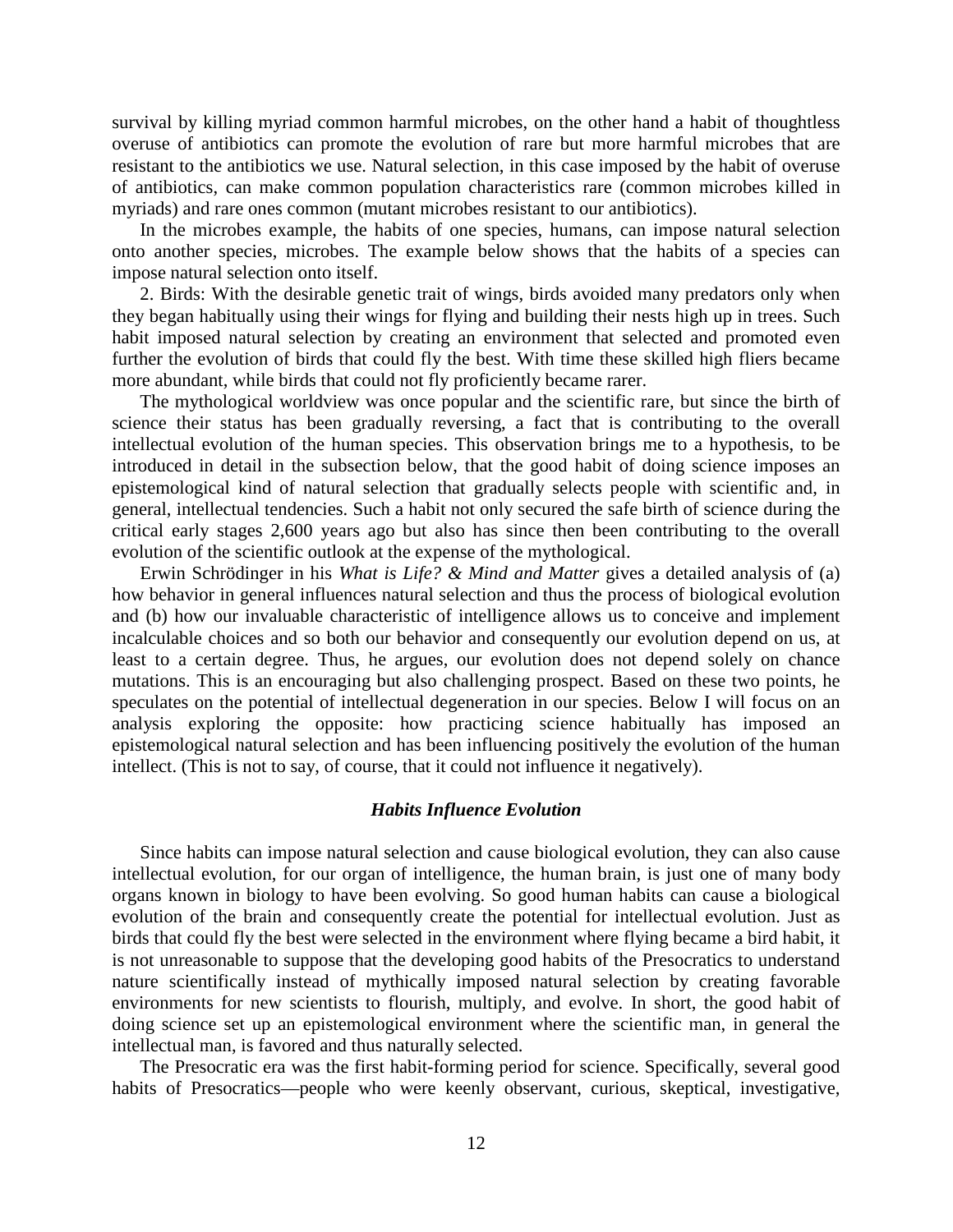unconventional, open-minded, free-spirited, innovative, rational, passionate, critical, eager to speak and write and debate, truly scientific, and generally epistemological (interested in knowledge of diverse fields)—have been inherited by succeeding generations, from their place to another, from the few to the many, from then to now, from ancient Greece to the rest of the world, and seem to have been imposing an epistemological kind of natural selection by promoting scientifically favorable environments.

These good habits have therefore contributed systematically to the formation of an everimproving scientific worldview at the expense of the mythological one, and consequently advancing our overall intellectual evolution. For truly epistemological individuals have found such environments intellectually appealing, rewarding, welcoming, and increasingly more adaptive, so much so that today's humans have evolved to become intellectually superior to our ancestors, in fact to any other species known. Hence the kind of environment set up by the good habit of learning (or flying in the bird example) favors, through imposed natural selection, the increase of those interested in learning (or flying).

# *A Good Genetic Trait and a Good Habit*

So, having an environmentally desirable genetic trait (for example, a larynx, a complex brain, legs, wings) from which a good habit can develop (language, learning, walking, flying) is only one required element in the struggle for survival. Using the trait systematically and habitually is the second required element. For only then can the trait influence the environment via imposed natural selection so that the members who have it can be naturally selected even further and consequently increase their chances for survival and betterment by becoming environmentally fitter. In the evolution of birds, for example, those that did not take up the good habit of flying, despite their anatomic ability to do so, generally have less chance to survive attacks by predators. On the other hand, the expert fliers that use their wings proficiently flourish. Varieties that are not environmentally favorable (such as birds who despite having wings are not using them) can become rare and perhaps extinct. But even if they do manage, not following good habits makes their existence much more vulnerable.

Extending the logic of the bird example into the realm of humans and their intellectual habits, we see that a greater chance to flourish belongs to those who use their brains intelligently and try to develop good learning habits, such as attending school, in order to keep up with new challenges and opportunities of a changing environment. In this bird-human analogy there is, however, an important difference in favor of humans. We have a far greater level of intelligence. We have a choice of how to behave, and since behavior influences evolution, through our choices we too contribute significantly to our own evolution. Specifically, through chance mutations we were endowed by nature with the raw intelligence of an anatomically complex brain, but what also plays a critical role in its development is our conscious choice of using it productively. Again, I assert that practicing science habitually has imposed an epistemological kind of natural selection, changed the intellectual environment, and allowed us to realize our potential to live up to our name and become truly sapiens: wise. Starting around the  $6<sup>th</sup>$  century BC, science, philosophy, and mathematics were gradually becoming a way of life in ancient Greece, increasingly systematic and habitual, not just for a few individuals in a few places but for whole populations in many cities, especially in the education of the young, creating therefore a better chance for this way of life to be passed on to next generations and to people in new places. Since then, because learning science has gradually become a significant skill in life, the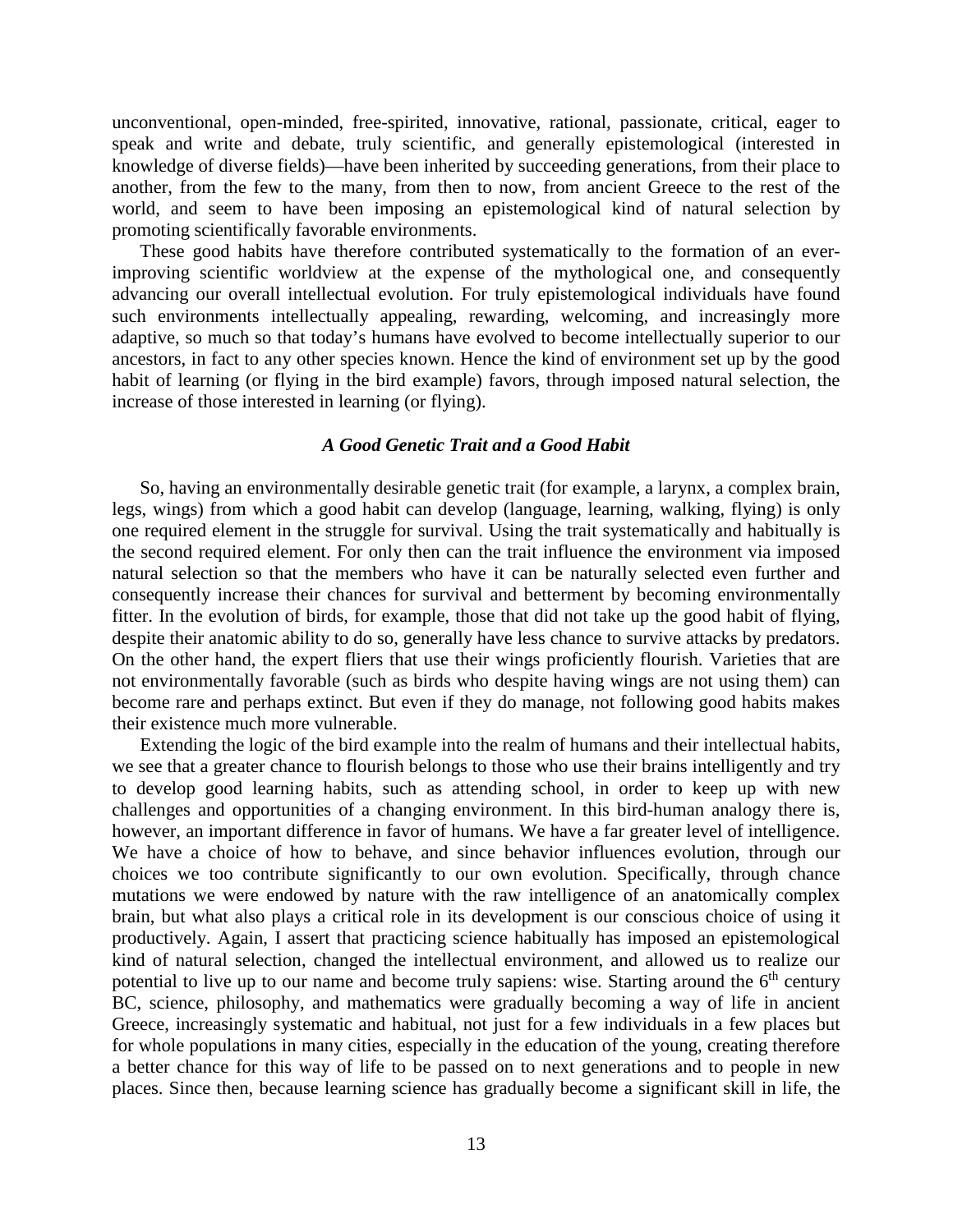numbers of those with the mythological worldview have been decreasing while those with the scientific have been multiplying. This development is comparable to the declining numbers of the rarer birds who cannot fly proficiently and the growing numbers of the numerous expert high fliers who flourish in an environment where flying became an important skill for survival.

# *Practicing Science Habitually*

The notion of a habit was very crucial in the development of Greek civilization. For there is absolutely no reason to believe that, before or after the Greeks and independently of them, others in the world would not have conceived a scientific idea about nature or a mathematical demonstration of some theorem. In fact, the proof of my opinion is that all kinds of people from all over the world do, or can learn to do, science and mathematics. Nonetheless if something profound like practicing science—that is, seeking exclusively *naturalistic* (scientific, rationalistic not supernatural) explanations for *all* the phenomena of nature, including the origin and evolution of man and of life in general—had not happened completely, systematically, freely, enthusiastically, and most importantly, truly *consciously* (not accidentally or merely instinctively) and *habitually* (not occasionally), as in the case of the Presocratics, such good skill would not have evolved into a cultural tradition, would not have spread, and almost certainly would have quickly vanished without significant effect on society. But evolutions occur when a phenomenon leaves a mark on the environment. A significant reason for the rise of Greek civilization was that philosophy, science, mathematics, and the love of free thinking—and consequently democracy, which aided in the preservation and continuation of the good habit of practicing science—all evolved into a good habit that has been influencing the world ever since.

Hence, it must be acknowledged that in addition to a variety of a more commonly understood factors, an important element in the intellectual transition from mythology to science in ancient Greece was that the Greeks pursued their new ideas in a systematic, persistent, and habitual manner. And in their explanations of how nature works, the Presocratics applied exclusively the scientific outlook for all phenomena of nature. For them every phenomenon had a natural cause; thus supernatural interventions were ruled out. This is the reason we speak of a scientific birth in Greece around the  $6<sup>th</sup>$  century BC. Had they explained some phenomena naturalistically but others supernaturally, this birth of science would not have occurred. From the Greeks the scientific outlook spread and today is a way of life and a culture, a human culture.

#### **Conclusion**

Geography, economy, religion, politics, language, and the practice of good habits, all appear to have an interwoven and critical role in the creation of favorable conditions for the rise of Greek civilization and the birth of science. However, it is likely that even these do not tell the whole story. For example, I believe that to understand the rise of a civilization we must also attempt to understand the idiosyncrasy of the people who caused such rise. With this in mind, the ancient Greeks were passionate, rational, excessive, original, critical, political, religious, philosophical, scientific, brilliant. They debated freely, zealously, and with no fear, any theory to the end despite its implications. They took chances, made mistakes, but rose victorious just as many. And one of those rises was the birth of science. Their scientific theories, although the very first, were extraordinary! What were they and how do they measure up with our sophisticated mind-bending modern science after two and a half millennia of scientific progress? The answer